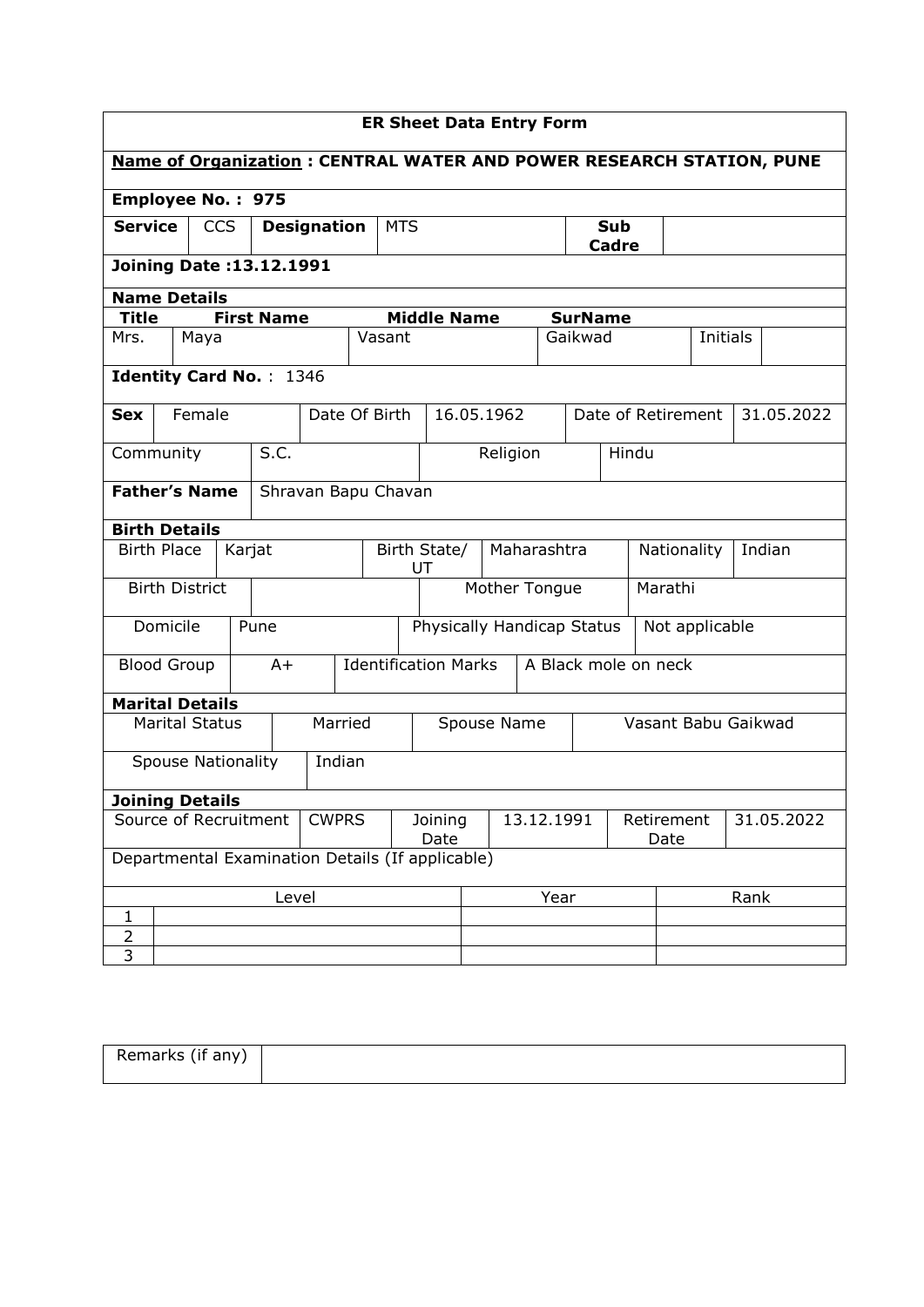| Languages known             |                  |             |        |              |              |
|-----------------------------|------------------|-------------|--------|--------------|--------------|
|                             |                  |             |        |              |              |
|                             | Name of Language | <b>Read</b> |        | <b>Write</b> | <b>Speak</b> |
|                             |                  |             |        |              |              |
| Indian Languages 1<br>Known | Marathi          | Fluent      | Fluent |              | Fluent       |
| $\overline{2}$              | Hindi            | Fluent      | Fluent |              | Fluent       |
| 3                           |                  |             |        |              |              |
| 4                           |                  |             |        |              |              |
| 5                           |                  |             |        |              |              |
|                             |                  |             |        |              |              |
| Foreign Languages           |                  |             |        |              |              |
| Known                       |                  |             |        |              |              |
|                             | $\overline{2}$   |             |        |              |              |
|                             | 3                |             |        |              |              |

## Details of deputation (if applicable)

| Name of the Office | Post held at that<br>time in parent office | Name of post<br>(selected for<br>deputation |       | Period of deputation |  |  |  |  |
|--------------------|--------------------------------------------|---------------------------------------------|-------|----------------------|--|--|--|--|
|                    |                                            |                                             | Since | From                 |  |  |  |  |
| Not applicable     |                                            |                                             |       |                      |  |  |  |  |

## Details of Foreign Visit

| SI.<br>No. | Place of Visit | Date of<br>visit | Post held at<br>that time | Whether it<br>is a<br>personal or<br>official visit | Details of visit |  |  |  |  |  |  |
|------------|----------------|------------------|---------------------------|-----------------------------------------------------|------------------|--|--|--|--|--|--|
|            | Not applicable |                  |                           |                                                     |                  |  |  |  |  |  |  |

## Transfer/Posting Detail (if applicable)

| Place | Period of posting |      |  |  |  |  |  |
|-------|-------------------|------|--|--|--|--|--|
|       | Since             | From |  |  |  |  |  |
|       |                   |      |  |  |  |  |  |
|       |                   |      |  |  |  |  |  |
|       | Not applicable    |      |  |  |  |  |  |
|       |                   |      |  |  |  |  |  |